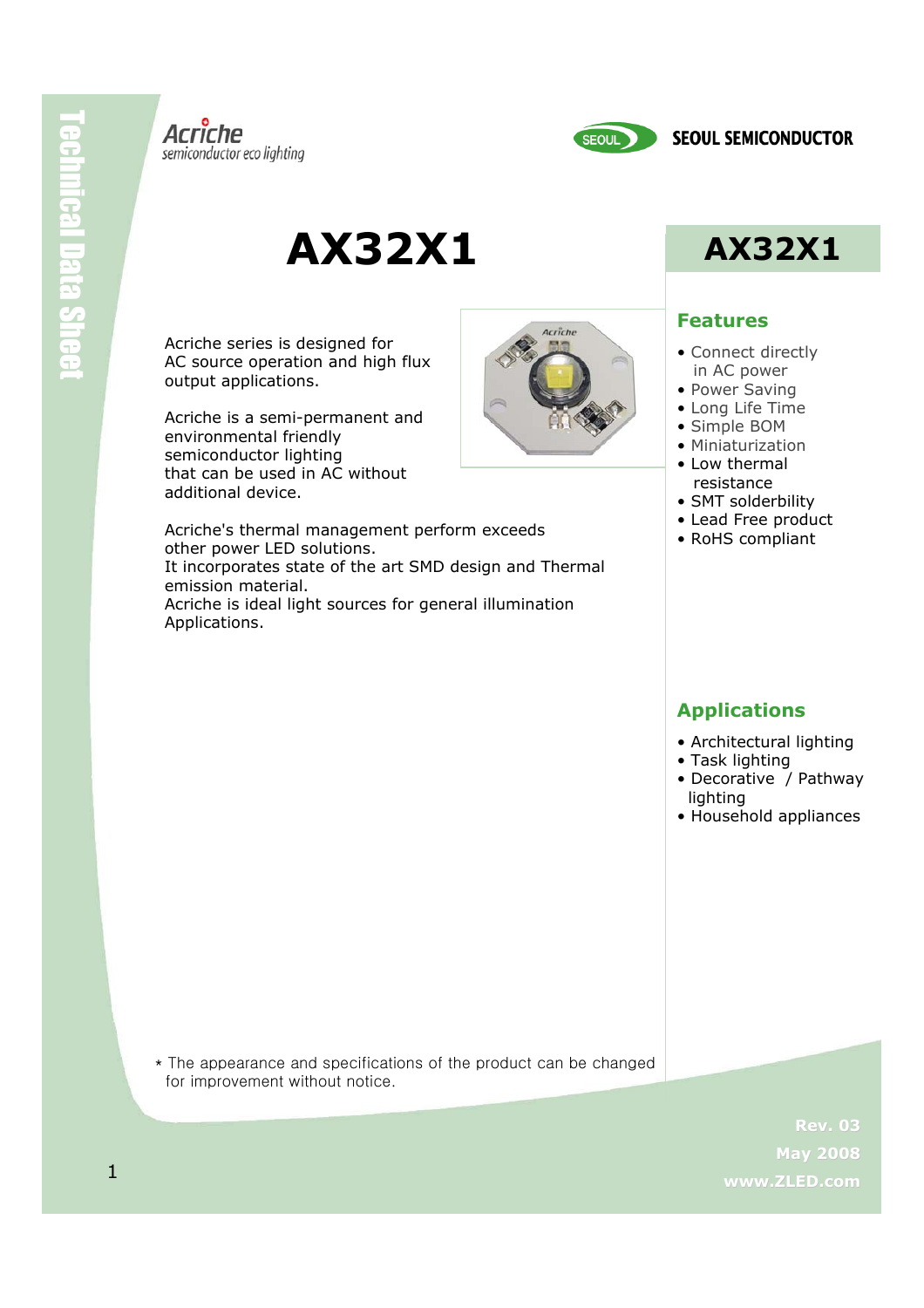



## **Part number of AX32X1**

### **1. Part Number form : A**  $X_1 X_2 X_3 X_4 X_5$

| ~ | Color      |
|---|------------|
| w | Pure White |
|   | Warm White |

| <b>Acriche Series</b> |  |  |  |  |
|-----------------------|--|--|--|--|
|                       |  |  |  |  |
|                       |  |  |  |  |
|                       |  |  |  |  |

| $\cdots$ | <b>LENS Type</b> |
|----------|------------------|
|          | Dome Type        |

| л | <b>Operating Voltage [V]</b> |  |  |  |  |  |
|---|------------------------------|--|--|--|--|--|
|   | 100                          |  |  |  |  |  |
|   | 110                          |  |  |  |  |  |
|   | 220                          |  |  |  |  |  |
|   | 230                          |  |  |  |  |  |

| <b>PCB Type</b> |  |  |  |
|-----------------|--|--|--|
| -               |  |  |  |
| 4W PCB          |  |  |  |

#### **2. Part Number of AX32X0**

| Part number     | <b>Operating voltage</b> | <b>Operating current</b> |
|-----------------|--------------------------|--------------------------|
| AW3200 / AN3200 | 100V/110V [RMS]          | 40mA [RMS]               |
| AW3220 / AN3220 | 220V/230V [RMS]          | 20mA [RMS]               |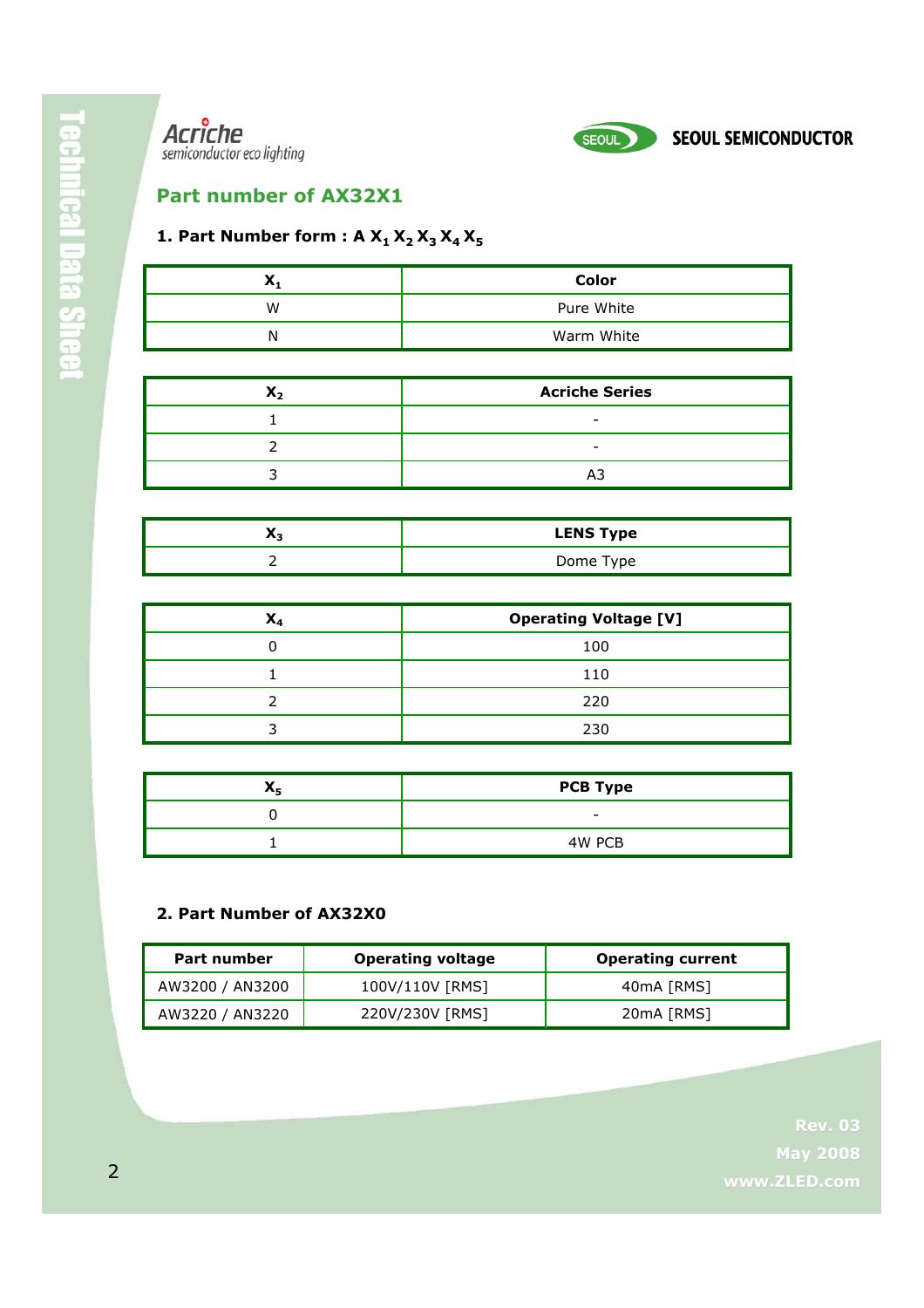

### **Outline dimensions**

#### **1. AX3201/AX3211**



#### **2. AX3221/AX3231**



#### Notes :

- [1] All dimensions are in millimeters. (tolerance  $: ±0.2$ )
- [2] Scale : none
- [3] This drawing without tolerances are for reference only
- [4] Slug of package isn't connected to anode or cathode
- [5] NC pin isn't connected to electrode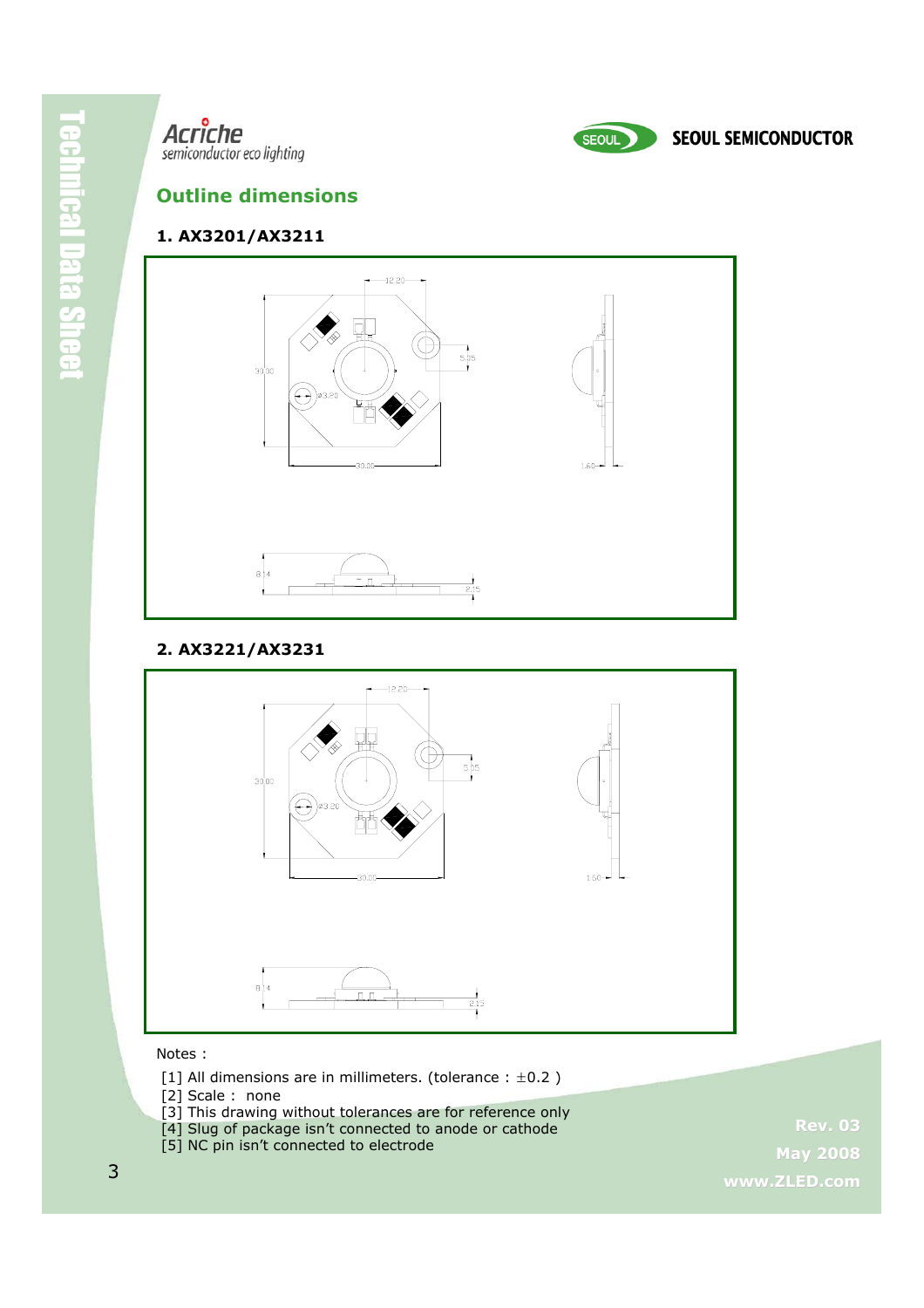

### **Characteristics of Acriche**

#### **1. AW3201/AW3211**

#### 1-1 Electro-Optical characteristics at 100V/110V Ta=25ºC

| <b>Parameter</b>                            | Symbol                    | Value |            |            | Unit                    |
|---------------------------------------------|---------------------------|-------|------------|------------|-------------------------|
|                                             |                           | Min   | <b>Typ</b> | <b>Max</b> |                         |
| Luminous Flux <sup>[1]</sup>                | $\Phi_{V}$ <sup>[2]</sup> |       | 195        |            | lm.                     |
| Illuminance <sup>[3]</sup>                  | $\Phi_{1}$                |       | 220        |            | $\mathsf{I}\mathsf{x}$  |
| Correlated Color Temperature <sup>[4]</sup> | <b>CCT</b>                | -     | 6300       |            | K                       |
| <b>CRI</b>                                  | $R_{a}$                   |       | 70         |            |                         |
| <b>Operating Current</b>                    | $I_{opt}$                 |       | 40         |            | m <sub>A</sub><br>[RMS] |
| Power Dissipation                           | $P_D$                     | 4     |            | W          |                         |
| <b>Operating Frequency</b>                  | Freq                      | 50/60 |            | Hz         |                         |
| View Angle                                  | $2\Theta$ 1/2             |       | 110        |            | deg.                    |

#### 1-2 Absolute Maximum Ratings

| <b>Parameter</b>             | Symbol                       | <b>Value</b>    | Unit       |
|------------------------------|------------------------------|-----------------|------------|
| <b>Operating Voltage</b>     | $V_{\text{opt}}$ [5]         | 115/127         | V [RMS]    |
| Power Dissipation            | $P_D$                        | 7.5             | w          |
| Junction Temperature         |                              | 125             | $^{\circ}$ |
| <b>Operating Temperature</b> | $\mathsf{T}_{\mathsf{opr}}$  | $-30 \sim +85$  | οC         |
| Storage Temperature          | ${\mathsf T}_{\textsf{stg}}$ | $-40 \sim +120$ | οC         |
| <b>ESD Sensitivity</b>       |                              | $±2,000V$ HBM   |            |

\*Notes :

- [1] Acriche series maintains a tolerance of  $\pm 10\%$  on flux and power measurements.
- [2]  $\Phi_V$  is the total luminous flux output as measured with an integrated sphere.
- [3] Illuminance is measured at 50cm distance
- [4] Correlated Color Temperature is derived from the CIE 1931 Chromaticity diagram. CCT ±5% tester tolerance
- [5] 'Operating Voltage' doesn't indicate the maximum voltage which customers use, but it means tolerable voltage according to the voltage variation rate by one's country. It is recommended that the temperature of lead frame should be below 70 ℃.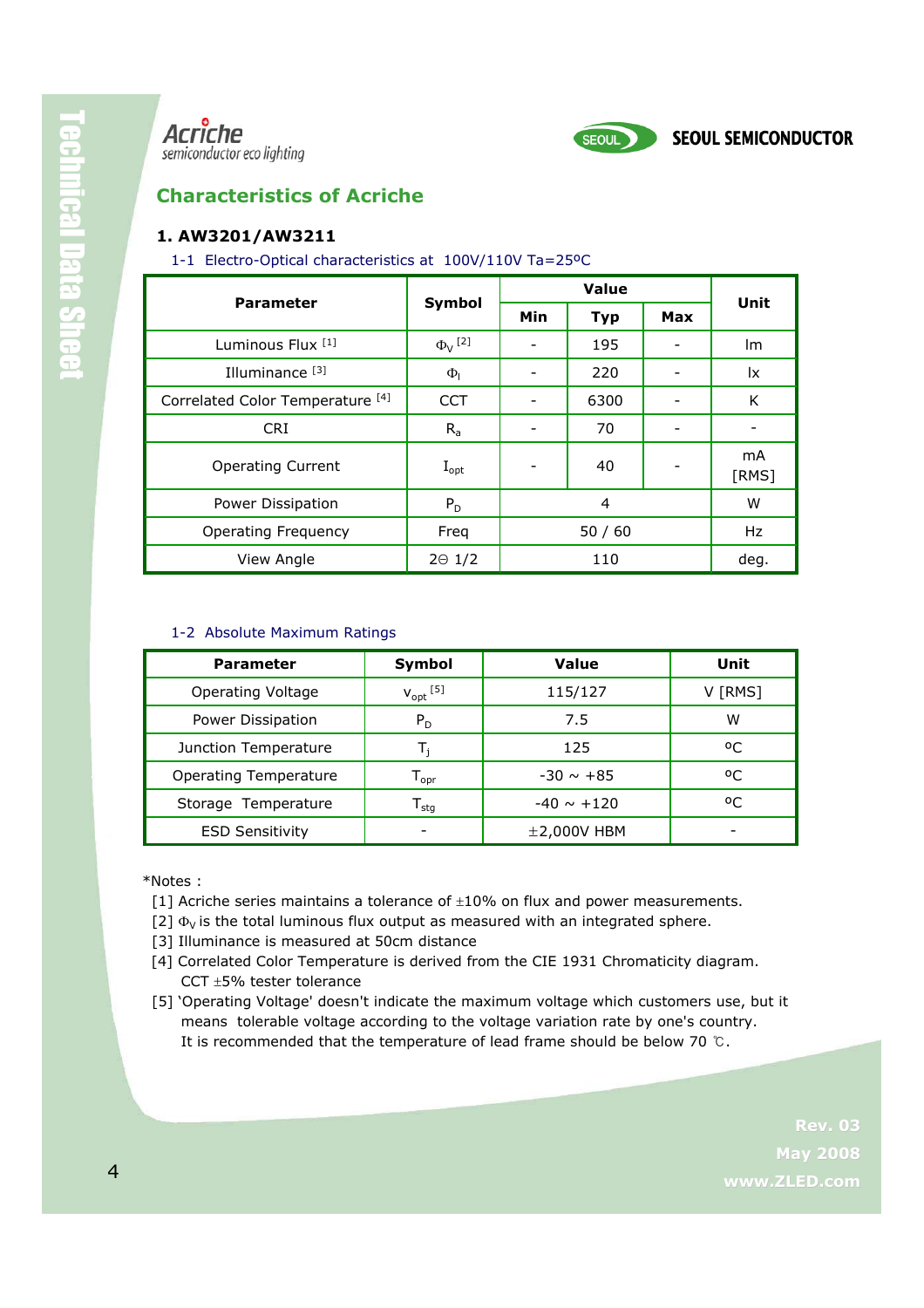

### **Characteristics of Acriche**

### **2. AN3201/AN3211 (CRI 70)**

#### 2-1 Electro-Optical characteristics at 100V/110V Ta=25ºC

| <b>Parameter</b>                            | Symbol                    | Value |            |     | Unit        |
|---------------------------------------------|---------------------------|-------|------------|-----|-------------|
|                                             |                           | Min   | <b>Typ</b> | Max |             |
| Luminous Flux [1]                           | $\Phi_{V}$ <sup>[2]</sup> |       | 150        |     | lm.         |
| Illuminance <sup>[3]</sup>                  | $\Phi$ <sub>1</sub>       |       | 170        |     | lx.         |
| Correlated Color Temperature <sup>[4]</sup> | <b>CCT</b>                |       | 3000       |     | K           |
| <b>CRI</b>                                  | $R_{a}$                   |       | 70         |     |             |
| <b>Operating Current</b>                    | $I_{opt}$                 |       | 40         |     | mA<br>[RMS] |
| Power Dissipation                           | $P_D$                     | 4     |            | W   |             |
| <b>Operating Frequency</b>                  | Freq                      | 50/60 |            | Hz  |             |
| View Angle                                  | $2\Theta$ 1/2             |       | 110        |     | deg.        |

#### 2-2 Absolute Maximum Ratings

| <b>Parameter</b>         | Symbol                      | <b>Value</b>    | Unit       |
|--------------------------|-----------------------------|-----------------|------------|
| <b>Operating Voltage</b> | $V_{opt}$ <sup>[5]</sup>    | 115/127         | V [RMS]    |
| Power Dissipation        | $P_D$                       | 7.5             | W          |
| Junction Temperature     |                             | 125             | $^{\circ}$ |
| Operating Temperature    | $\mathsf{T}_{\mathsf{opr}}$ | $-30 \sim +85$  | οC         |
| Storage Temperature      | stq                         | $-40 \sim +120$ | οC         |
| <b>ESD Sensitivity</b>   |                             | $±2,000V$ HBM   |            |

\*Notes :

- [1] Acriche series maintains a tolerance of  $\pm 10\%$  on flux and power measurements.
- [2]  $\Phi_{\rm V}$  is the total luminous flux output as measured with an integrated sphere.
- [3] Illuminance is measured at 50cm distance
- [4] Correlated Color Temperature is derived from the CIE 1931 Chromaticity diagram. CCT ±5% tester tolerance
- [5] 'Operating Voltage' doesn't indicate the maximum voltage which customers use, but it means tolerable voltage according to the voltage variation rate by one's country. It is recommended that the temperature of lead frame should be below 70 ℃.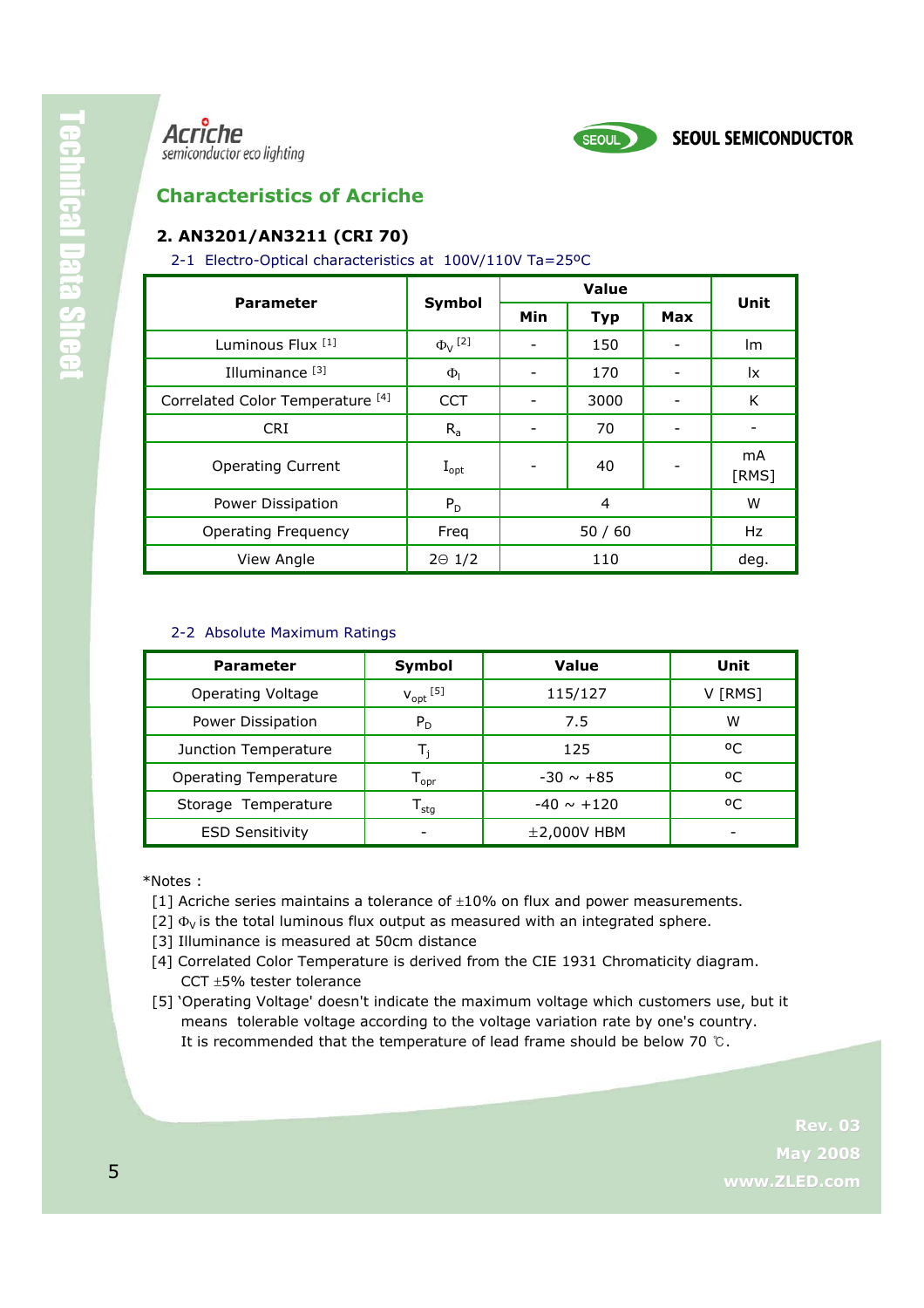

### **Characteristics of Acriche**

#### **3. AW3221/AW3231**

#### 3-1 Electro-Optical characteristics at 220V/230V Ta=25ºC

| <b>Parameter</b>                            | Symbol                    | Value |            |            | Unit                    |
|---------------------------------------------|---------------------------|-------|------------|------------|-------------------------|
|                                             |                           | Min   | <b>Typ</b> | <b>Max</b> |                         |
| Luminous Flux <sup>[1]</sup>                | $\Phi_{V}$ <sup>[2]</sup> |       | 195        |            | lm.                     |
| Illuminance <sup>[3]</sup>                  | $\Phi_{1}$                |       | 220        |            | <u>lx</u>               |
| Correlated Color Temperature <sup>[4]</sup> | <b>CCT</b>                |       | 6300       |            | K                       |
| <b>CRI</b>                                  | $R_{a}$                   |       | 70         |            |                         |
| <b>Operating Current</b>                    | $I_{opt}$                 |       | 20         |            | m <sub>A</sub><br>[RMS] |
| Power Dissipation                           | $P_D$                     | 4     |            | W          |                         |
| <b>Operating Frequency</b>                  | Freq                      | 50/60 |            | Hz         |                         |
| View Angle                                  | $2\Theta$ 1/2             |       | 110        |            | deg.                    |

#### 3-2 Absolute Maximum Ratings

| <b>Parameter</b>         | Symbol                           | Value           | Unit       |
|--------------------------|----------------------------------|-----------------|------------|
| <b>Operating Voltage</b> | $V_{opt}$ <sup>[5]</sup>         | 253/265         | V [RMS]    |
| Power Dissipation        | $P_D$                            | 7.5             | W          |
| Junction Temperature     | т,                               | 125             | $^{\circ}$ |
| Operating Temperature    | $\mathsf{\Gamma}_{\mathsf{opr}}$ | $-30 \sim +85$  | οC         |
| Storage Temperature      | stq                              | $-40 \sim +120$ | οC         |
| <b>ESD Sensitivity</b>   |                                  | $±2,000V$ HBM   |            |

\*Notes :

- [1] Acriche series maintains a tolerance of  $\pm 10\%$  on flux and power measurements.
- [2]  $\Phi_V$  is the total luminous flux output as measured with an integrated sphere.
- [3] Illuminance is measured at 50cm distance
- [4] Correlated Color Temperature is derived from the CIE 1931 Chromaticity diagram. CCT ±5% tester tolerance
- [5] 'Operating Voltage' doesn't indicate the maximum voltage which customers use, but it means tolerable voltage according to the voltage variation rate by one's country. It is recommended that the temperature of lead frame should be below 70 ℃.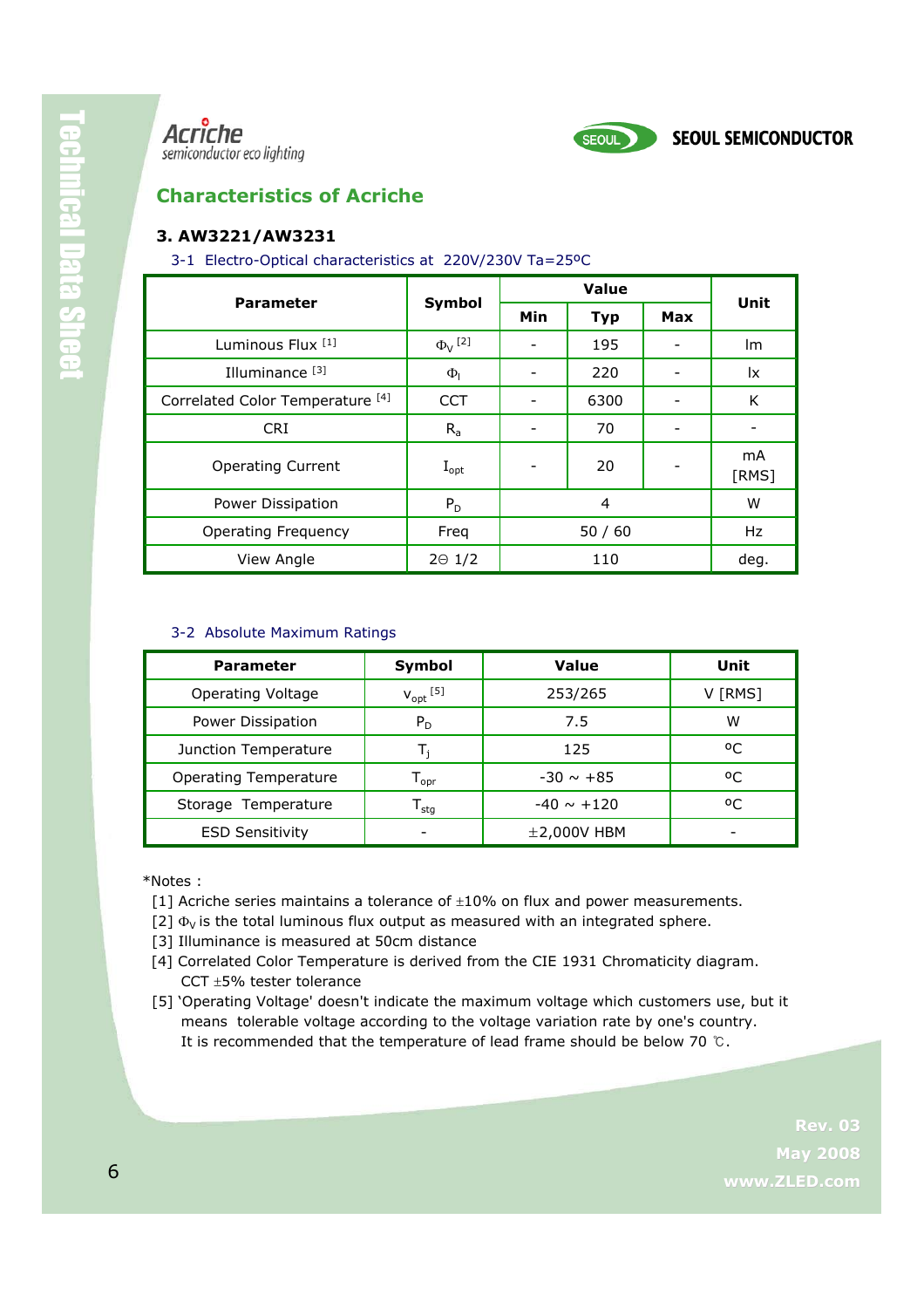

SEOUL

### **Characteristics of Acriche**

#### **4. AN3221/AN3231 (CRI 70)**

#### 4-1 Electro-Optical characteristics at 220V/230V Ta=25ºC

| <b>Parameter</b>                            | Symbol                    | Value |            |            | Unit        |
|---------------------------------------------|---------------------------|-------|------------|------------|-------------|
|                                             |                           | Min   | <b>Typ</b> | <b>Max</b> |             |
| Luminous Flux <sup>[1]</sup>                | $\Phi_{V}$ <sup>[2]</sup> |       | 150        |            | lm.         |
| Illuminance <sup>[3]</sup>                  | $\Phi_{1}$                |       | 170        |            | <u>lx</u>   |
| Correlated Color Temperature <sup>[4]</sup> | <b>CCT</b>                |       | 3000       |            | K           |
| <b>CRI</b>                                  | $R_{a}$                   |       | 70         |            |             |
| <b>Operating Current</b>                    | $I_{opt}$                 |       | 20         |            | mA<br>[RMS] |
| Power Dissipation                           | $P_D$                     | 4     |            | W          |             |
| <b>Operating Frequency</b>                  | Freq                      | 50/60 |            | Hz         |             |
| View Angle                                  | $2\Theta$ 1/2             | 110   |            | deg.       |             |

#### 4-2 Absolute Maximum Ratings

| <b>Parameter</b>         | Symbol                           | Value           | Unit       |
|--------------------------|----------------------------------|-----------------|------------|
| <b>Operating Voltage</b> | $V_{opt}$ <sup>[5]</sup>         | 253/265         | V [RMS]    |
| Power Dissipation        | $P_D$                            | 7.5             | W          |
| Junction Temperature     | т,                               | 125             | $^{\circ}$ |
| Operating Temperature    | $\mathsf{\Gamma}_{\mathsf{opr}}$ | $-30 \sim +85$  | οC         |
| Storage Temperature      | stq                              | $-40 \sim +120$ | οC         |
| <b>ESD Sensitivity</b>   |                                  | $±2,000V$ HBM   |            |

\*Notes :

- [1] Acriche series maintains a tolerance of  $\pm 10\%$  on flux and power measurements.
- [2]  $\Phi_{\rm V}$  is the total luminous flux output as measured with an integrated sphere.
- [3] Illuminance is measured at 50cm distance
- [4] Correlated Color Temperature is derived from the CIE 1931 Chromaticity diagram. CCT ±5% tester tolerance
- [5] 'Operating Voltage' doesn't indicate the maximum voltage which customers use, but it means tolerable voltage according to the voltage variation rate by one's country. It is recommended that the temperature of lead frame should be below 70 ℃.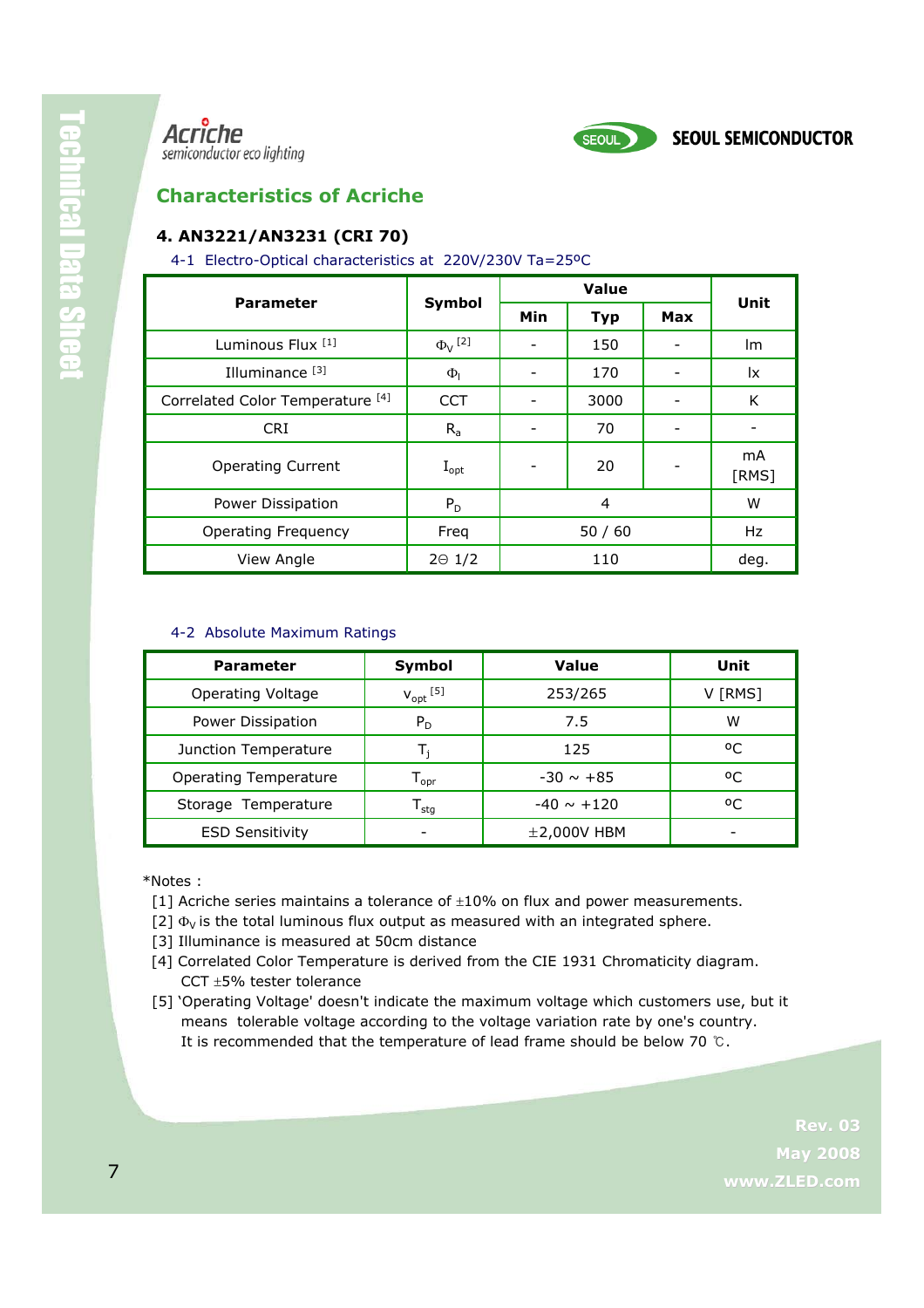



### **Color spectrum**

#### **1. Pure white**



#### **2. Warm white**

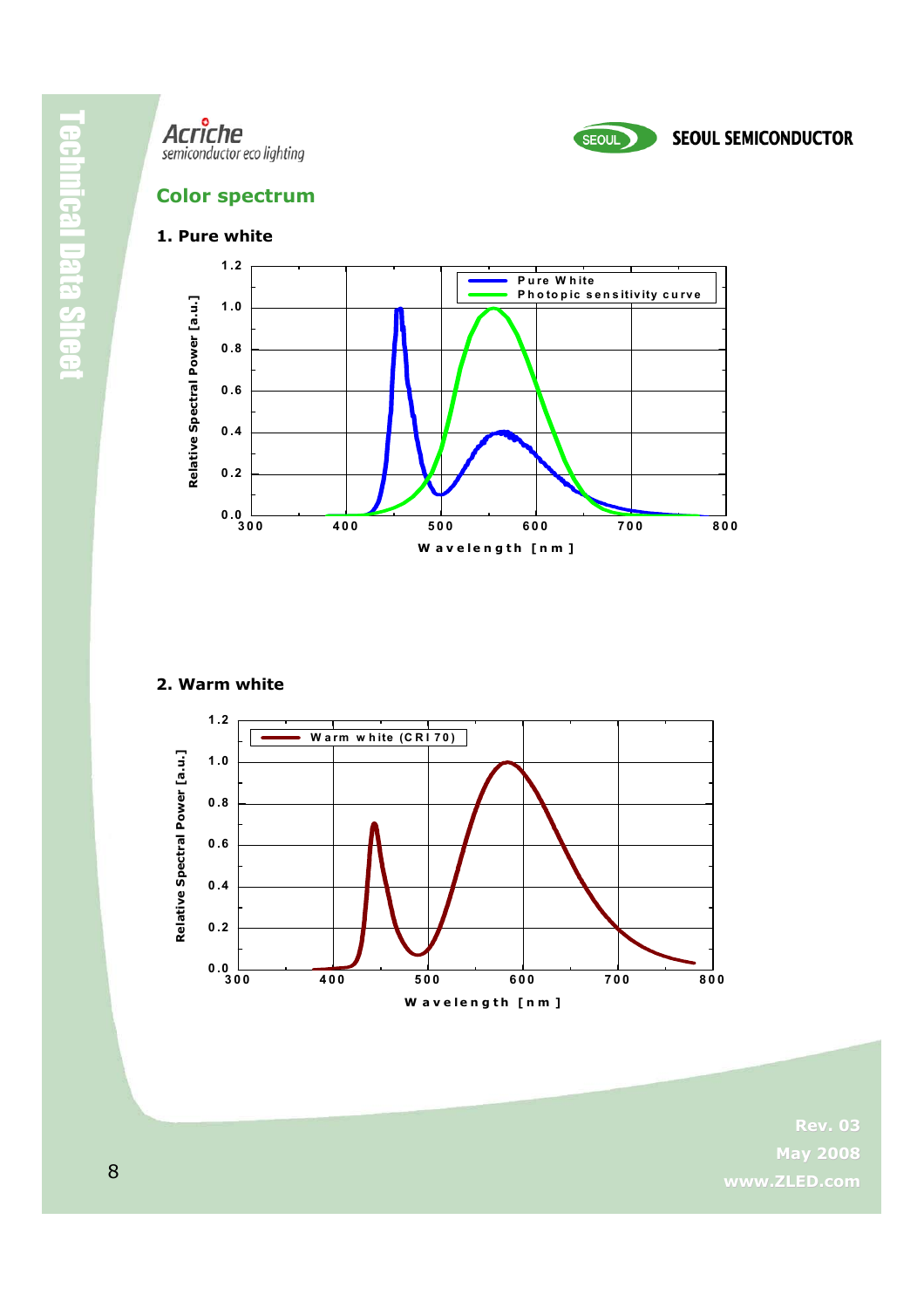



### **Current – Voltage characteristics**

### **1. AX3201**



**2. AX3211**

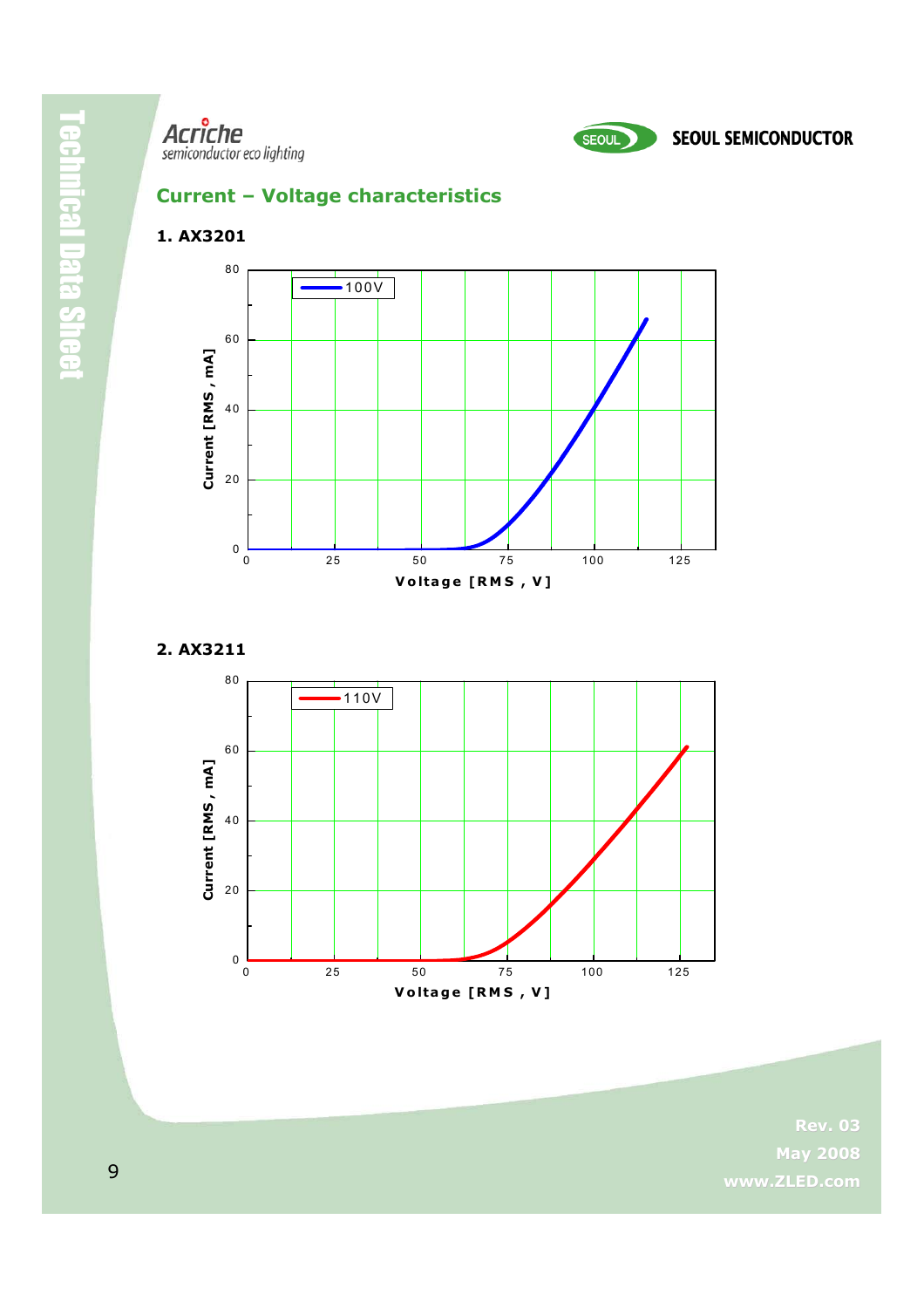



### **Current – Voltage characteristics**

#### **3. AX3221**



**4. AX3231**

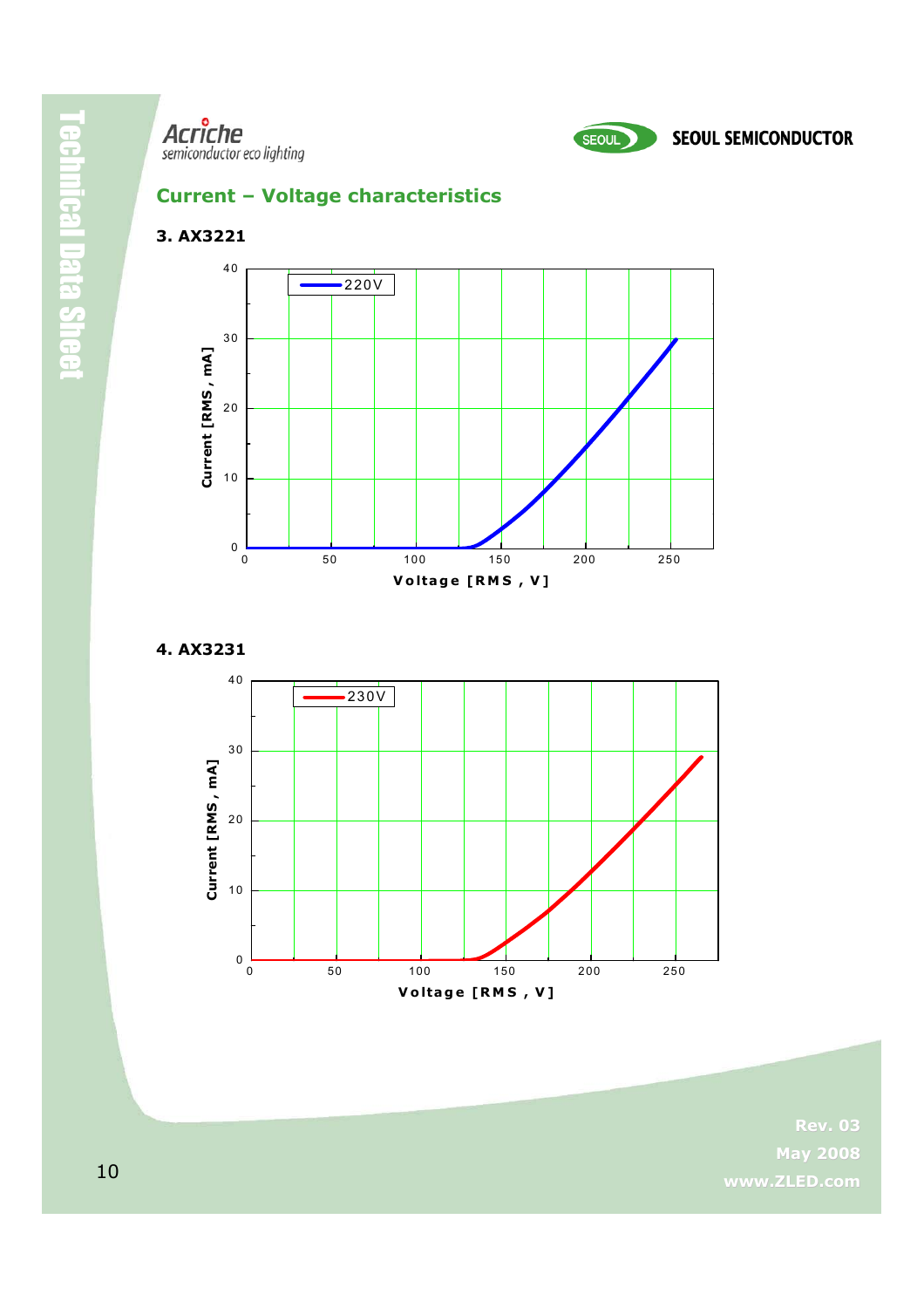

### **Voltage – Relative flux characteristics**

**1. AX3201**



**2. AX3211**

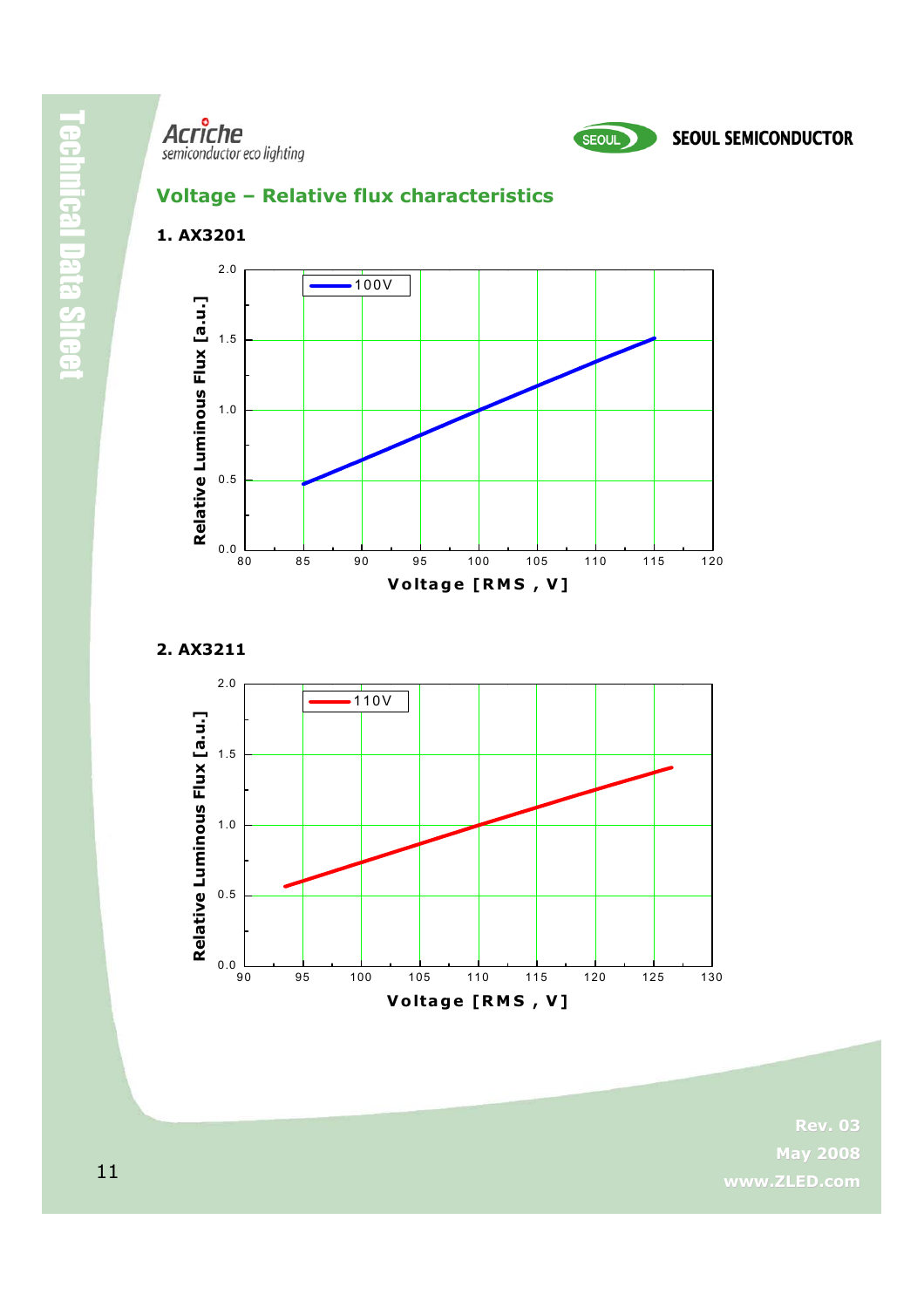

### **Voltage – Relative flux characteristics**

**3. AX3221**





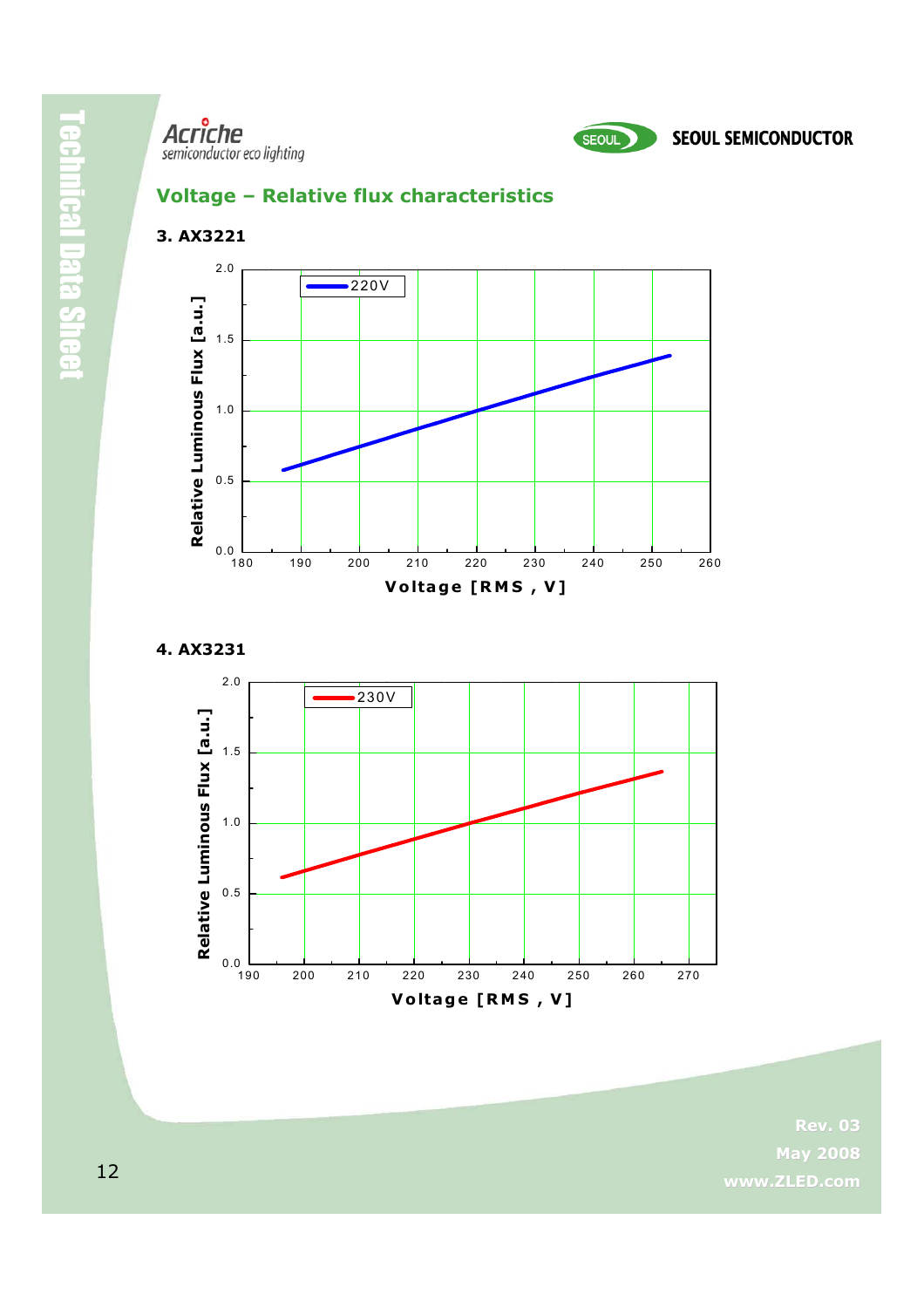

### **Relative Flux – Junction temperature characteristics**



### **Typical dome type radiation pattern**



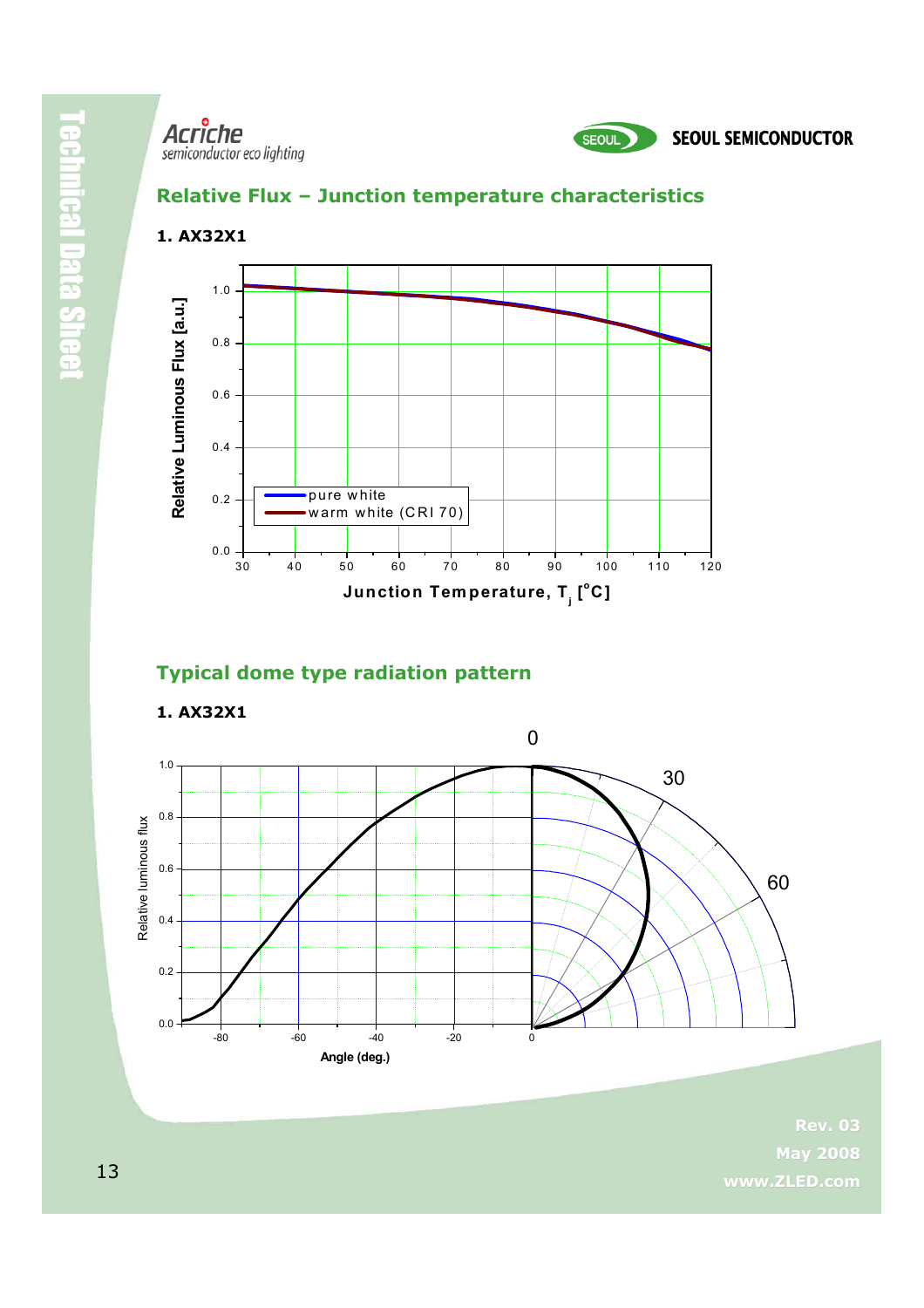**1. AX32X1**



### **Acriche Binning structure graphical representation**

#### 0.24 0.28 0.32 0.36 0.40 0.44 0.48 0.52 0.24 0.28 0.32 0.36 0.40 0.44 0.48 **SHB SHA SJB SKB SLB SJA SH1 SK1 SWA SX1 SYA SY0 SX0 SW0 SV0 SV1 SV2 SL0 SK0 SL1 SLA SKA SJ1 SJ0 SH0 CIE ( y) CIE (x)** Pure white Warm white Plankian locus

\*Notes : For more detail Acriche binning, see the Acriche Binning and Labeling document.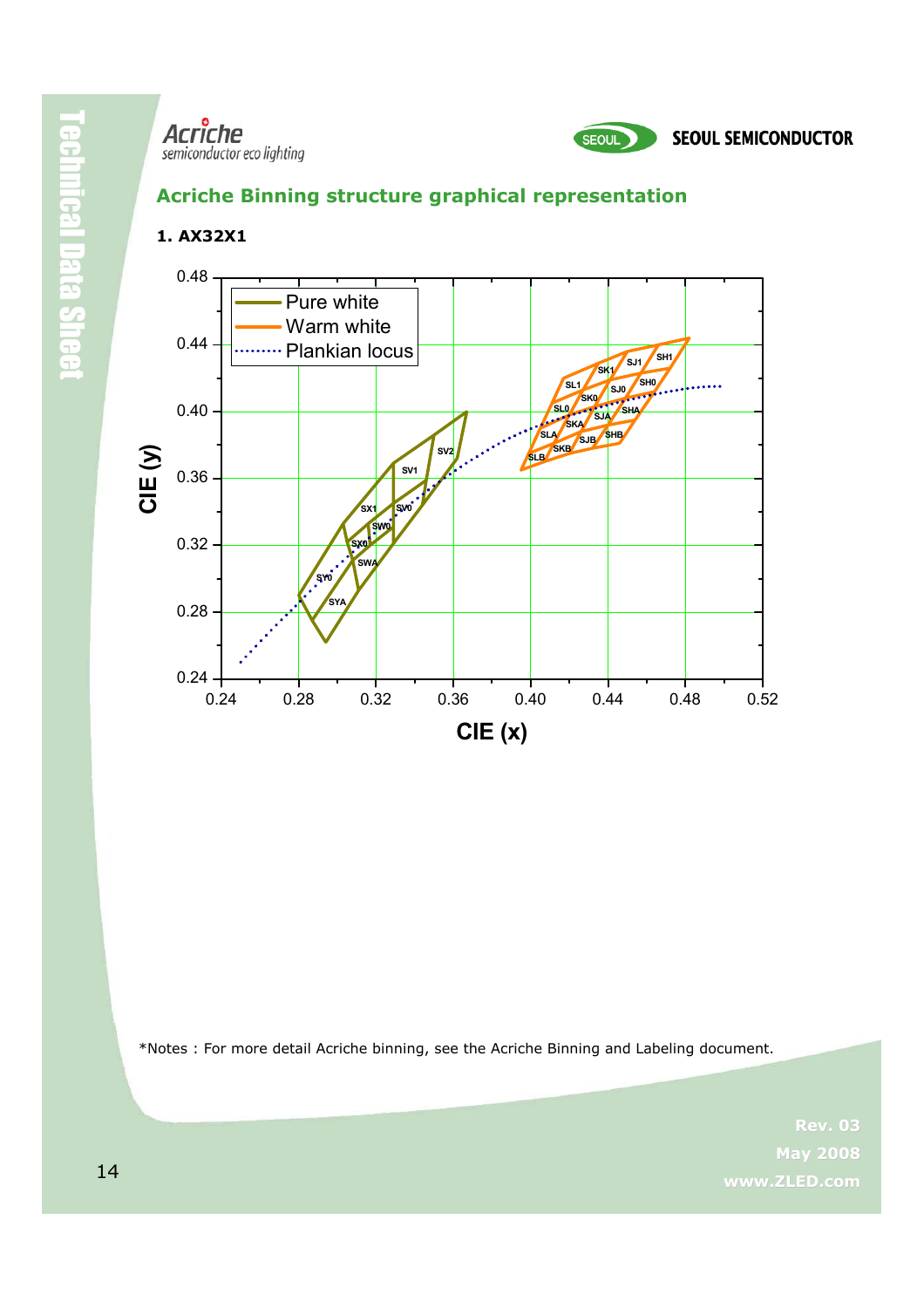

### **Operating instructions of AX32X1**

### **1. Operating temperature**



### **Surface Temperature (Ts)**

| <b>Parameter</b> | <b>Value</b> | Unit |
|------------------|--------------|------|
| $R\Theta_{iS}$   | $6 \sim 7$   | C/W  |
| $T_i$ max        | 125          | ຕ    |
| $T_s$ max        | 100          | r.   |

### **2. Thermal modeling**



#### Notes :

- [1] Acriche must be used with proper heat management.
- [2] It is recommended that the temperature of board should be below 70 ℃.
- [3] For more information, refer to Z Power led Thermal Management Guide. [\(www.essc.co.kr/\\_HOMEPAGE/home\\_kor/product/spec/thermal.pdf\)](http://www.essc.co.kr/_HOMEPAGE/home_kor/product/spec/thermal.pdf)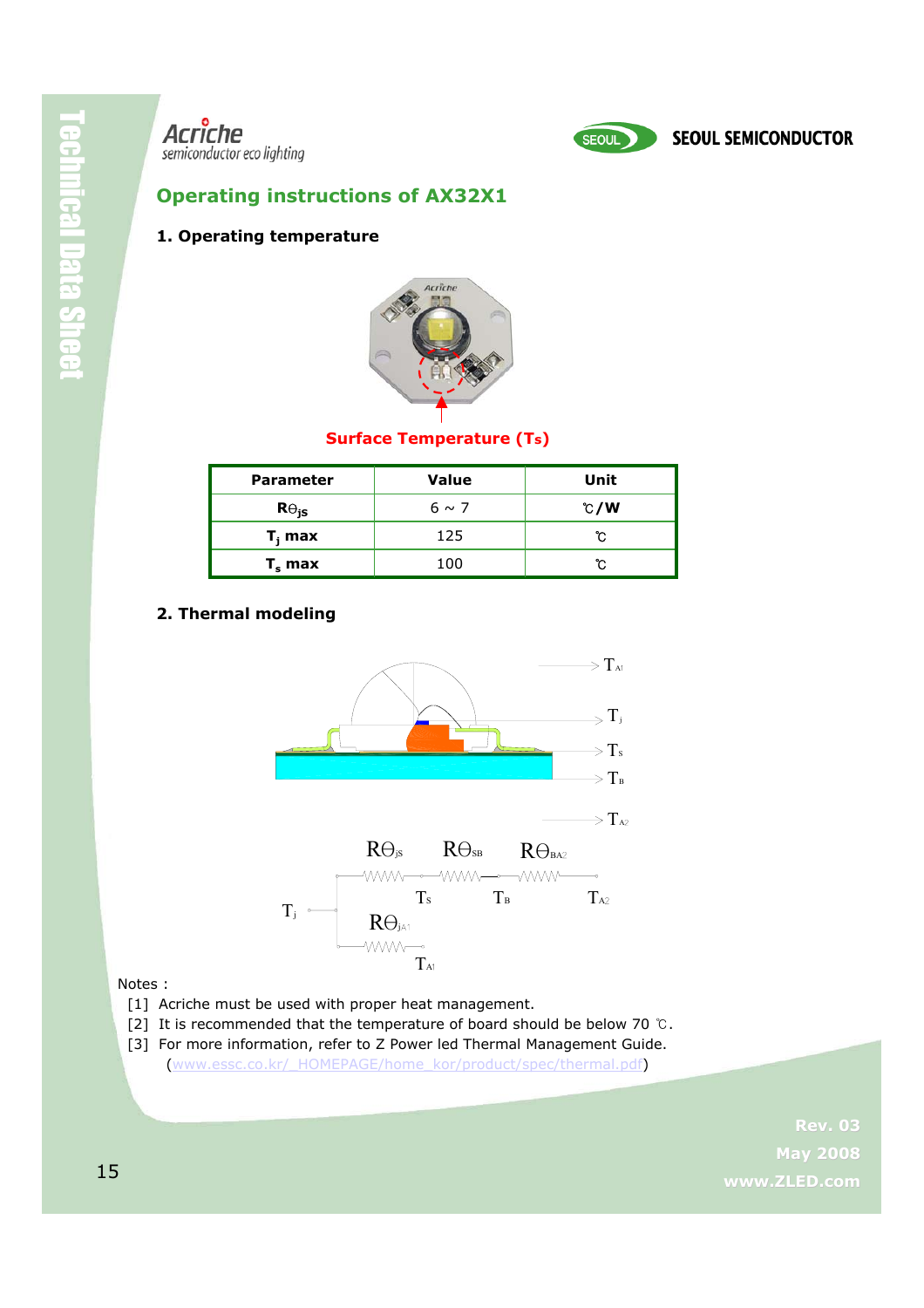

### **Operating instructions of AX32X0**

### **3. Heat sink**





| <b>Specification &amp; Size</b>                                                                                                                            | $T_B({}^oC)$ | $R\Theta_{RA}$ <sup>o</sup> C /W <sub>)</sub> |
|------------------------------------------------------------------------------------------------------------------------------------------------------------|--------------|-----------------------------------------------|
| Size: 44 x 44 mm<br>$\mid S : 7mm$ $\mid T_{B} : 4mm$ ,<br>$D_H$ : 22.mm<br>$F_H$ :18mm<br>– N : 7ea<br>Footprint: 745mm <sup>2</sup> Power Dissipation:4W | 73.8         | 10                                            |



| <b>Specification &amp; Size</b>                                                                                                                                    | $T_{B}(^{\mathbf{0}}\mathbf{C})$ | $R\Theta_{BA}$ <sup>o</sup> C /W <sub>)</sub> |
|--------------------------------------------------------------------------------------------------------------------------------------------------------------------|----------------------------------|-----------------------------------------------|
| Size: $50 \times 50$ mm<br>S:<br>$\mathsf{T}_{\mathsf{R}}$ :<br>mm,<br>$D_{H}$ : 25 mm $F_{H}$ :<br>N:<br>mm<br>Footprint: 745mm <sup>2</sup> Power Dissipation:4W | 56.2                             | 5                                             |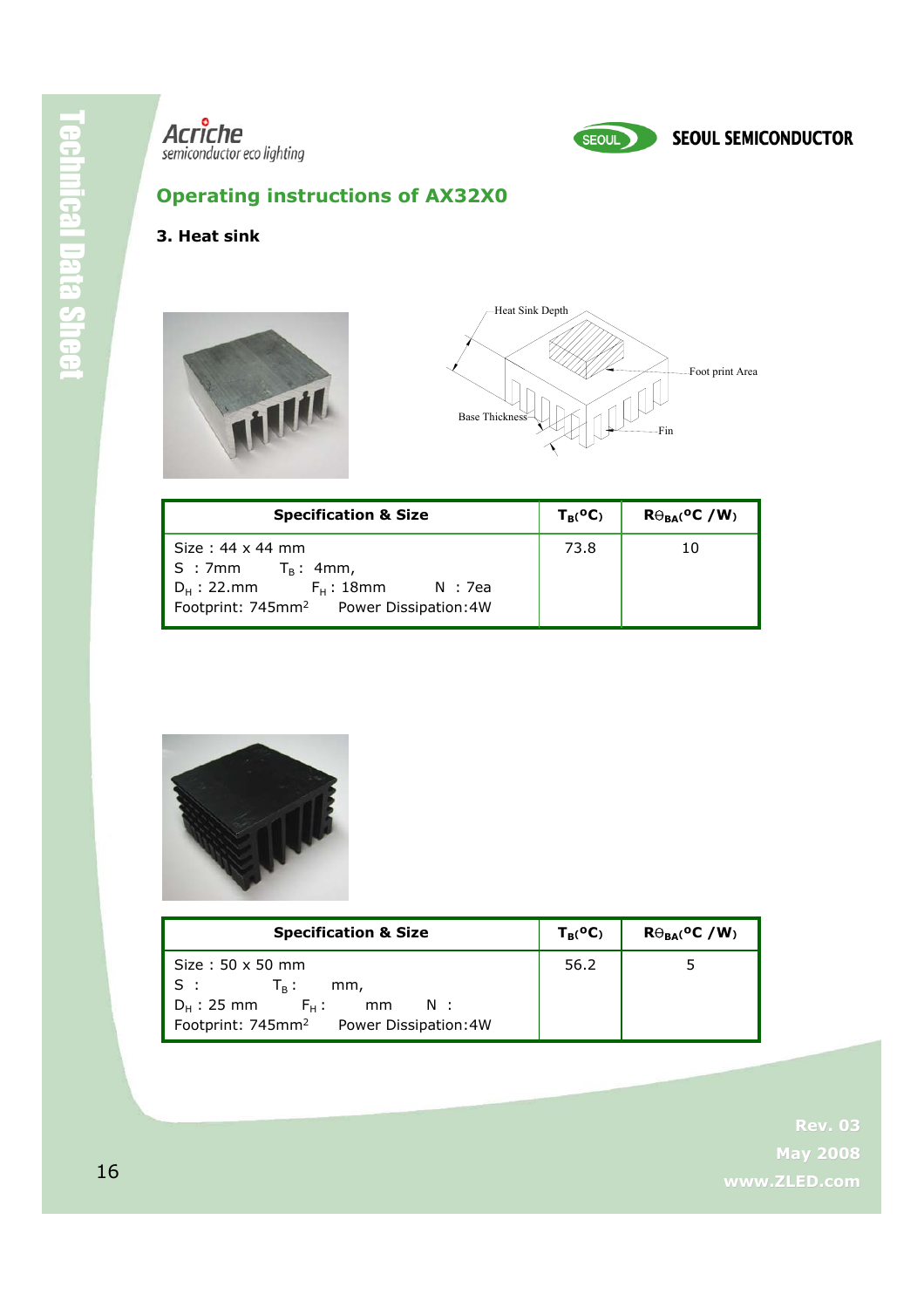







Note :

- 1. The number of loaded products in the reel is 100ea
- 2. All dimensions are in millimeters (tolerance :  $\pm 0.2$ )
- 3. Scale none

\*The appearance and specifications of the product may be changed for improvement without notice.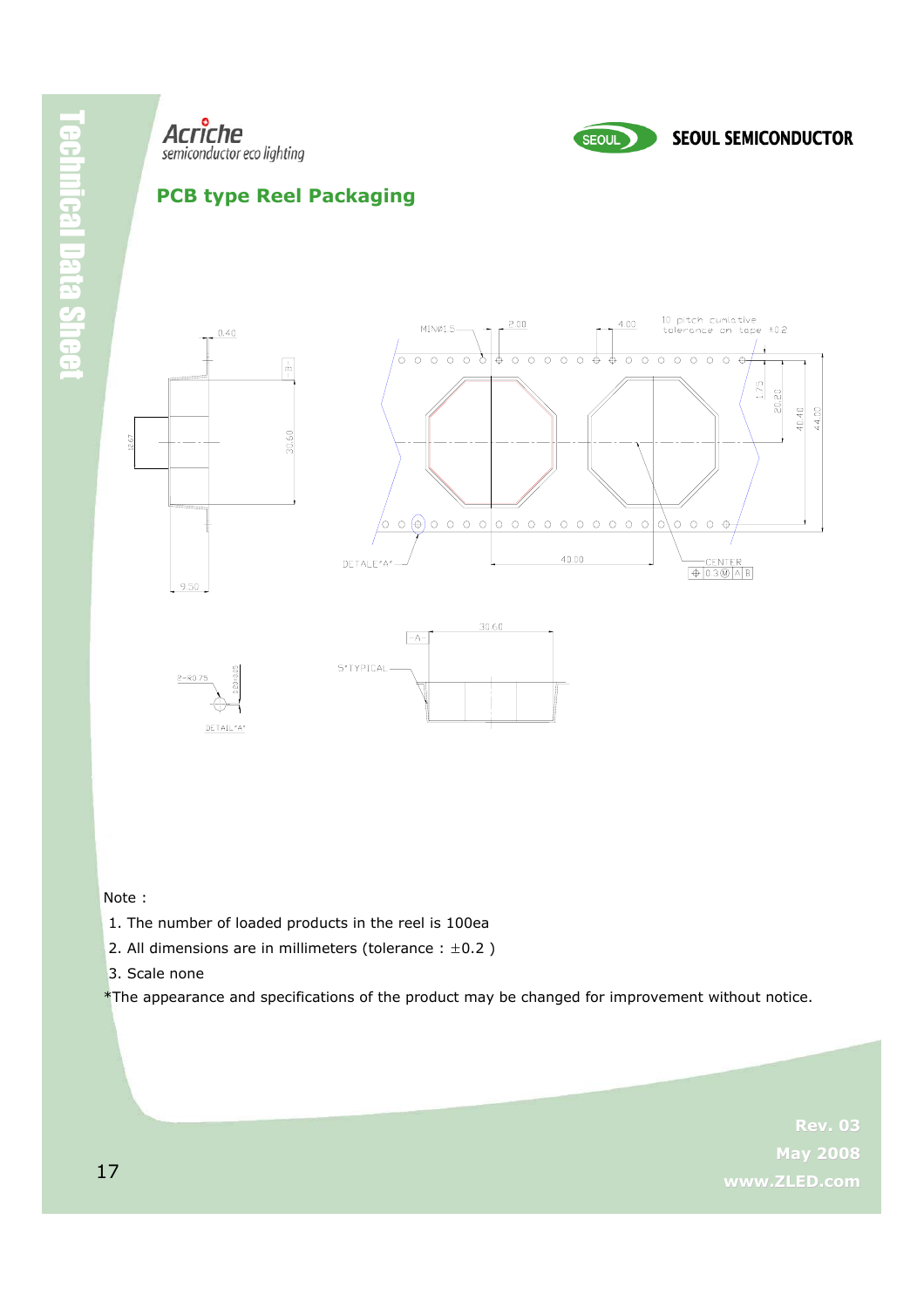



### **Packaging Structure**



#### Outer Box



#### Note :

- 1. 5 reels are loaded in box
- 2. Scale none
- 3. For more information about binning and labeling, refer to the Application Note 1